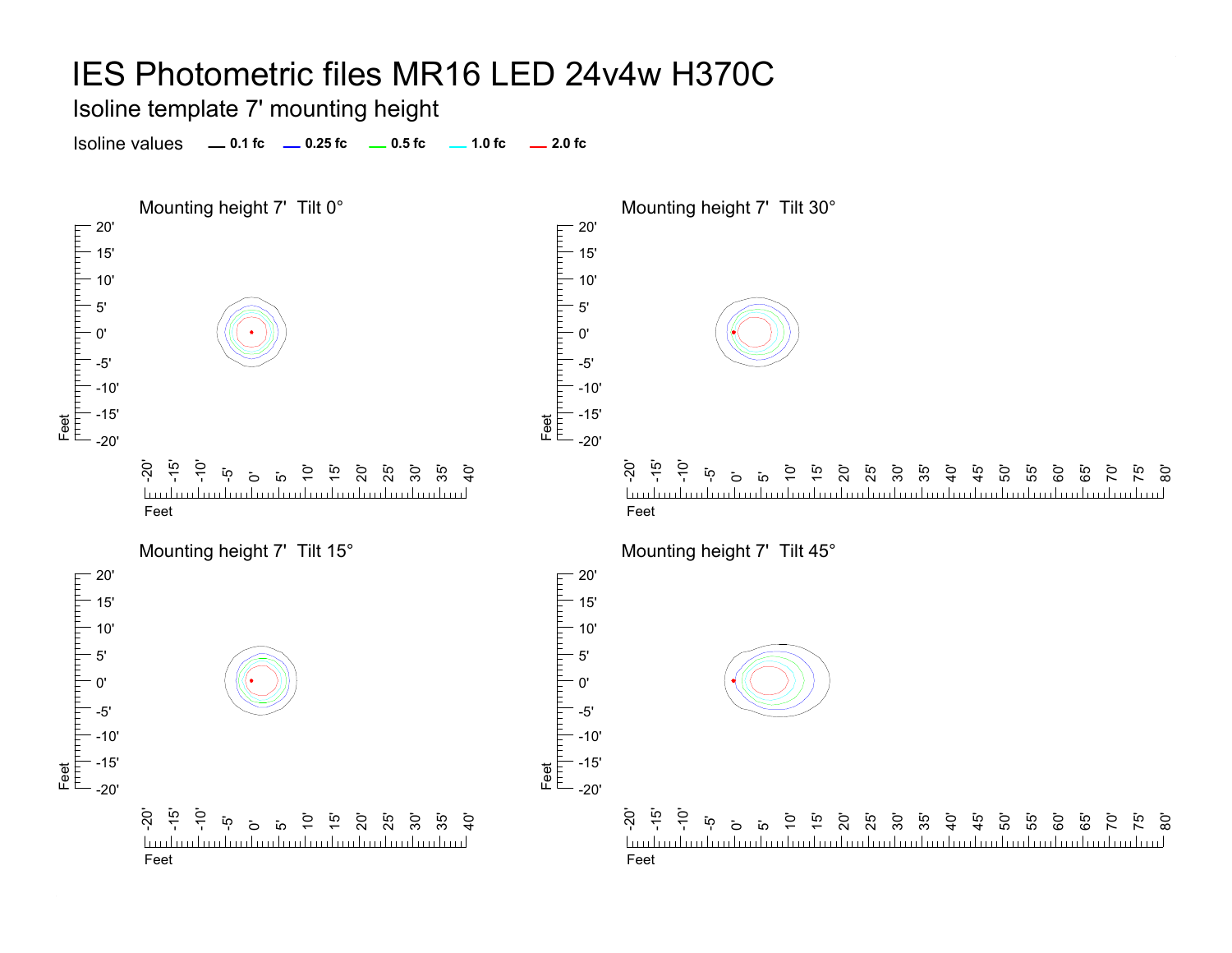Isoline template 9' mounting height

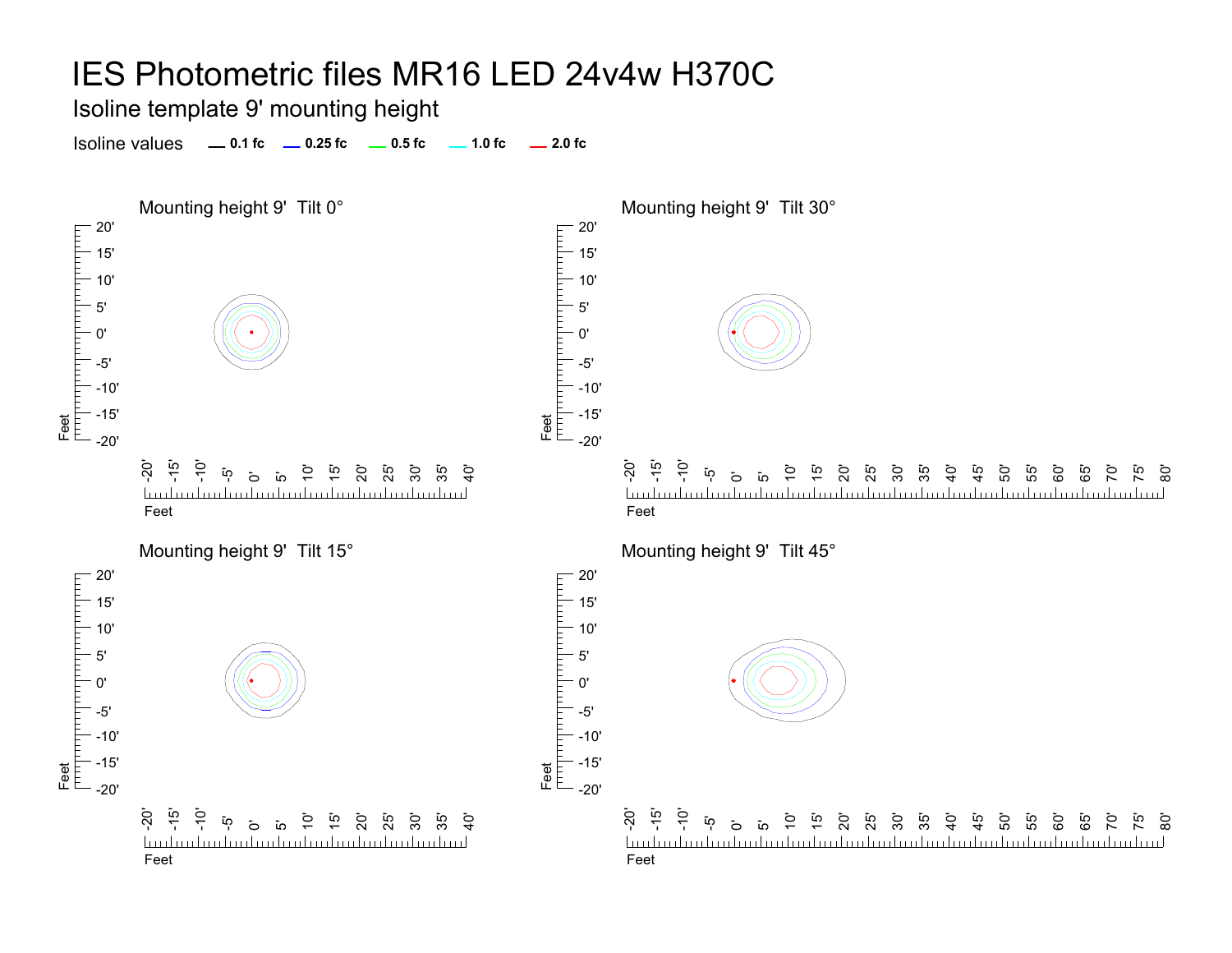Isoline template 11' mounting height

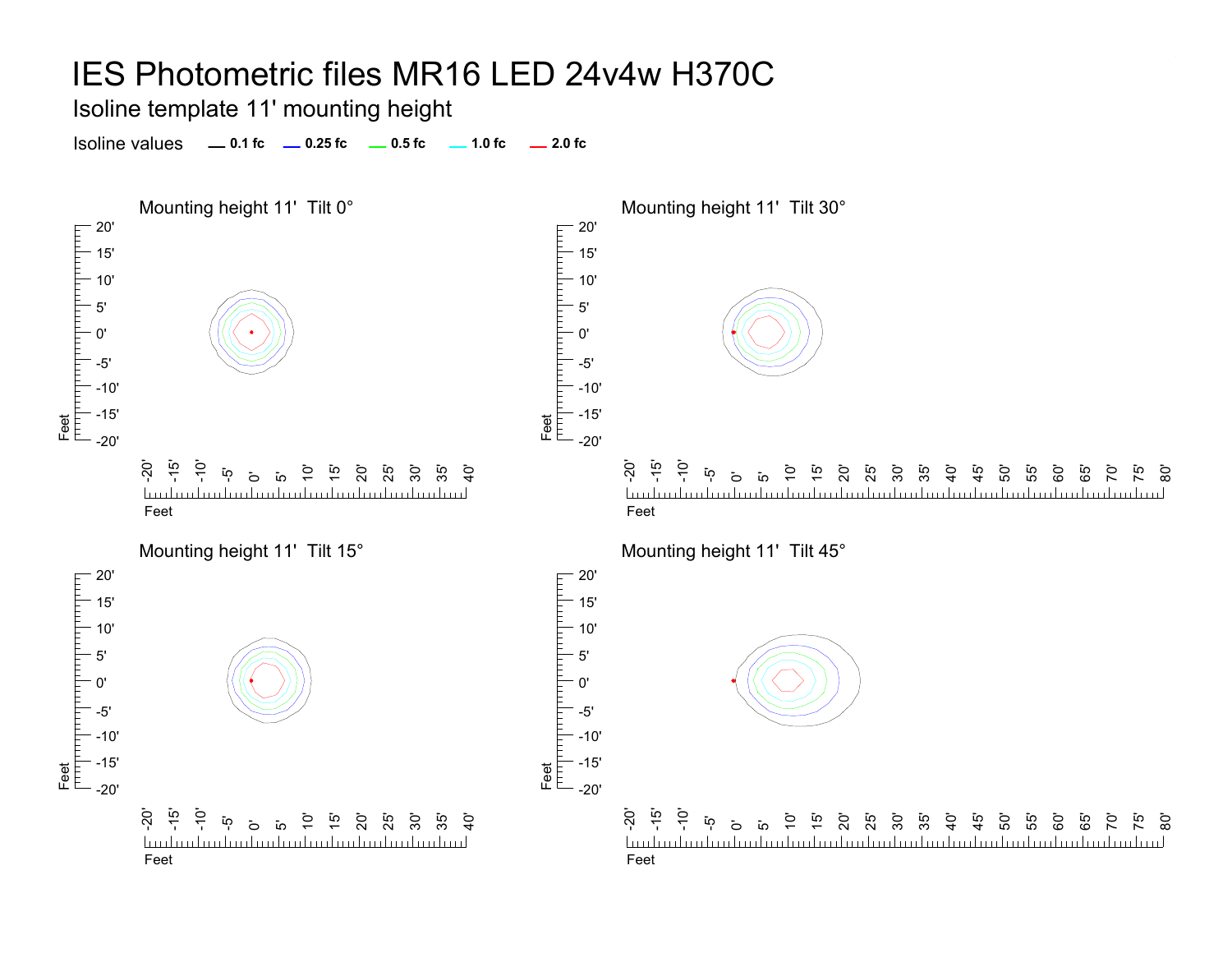Isoline template 15' mounting height

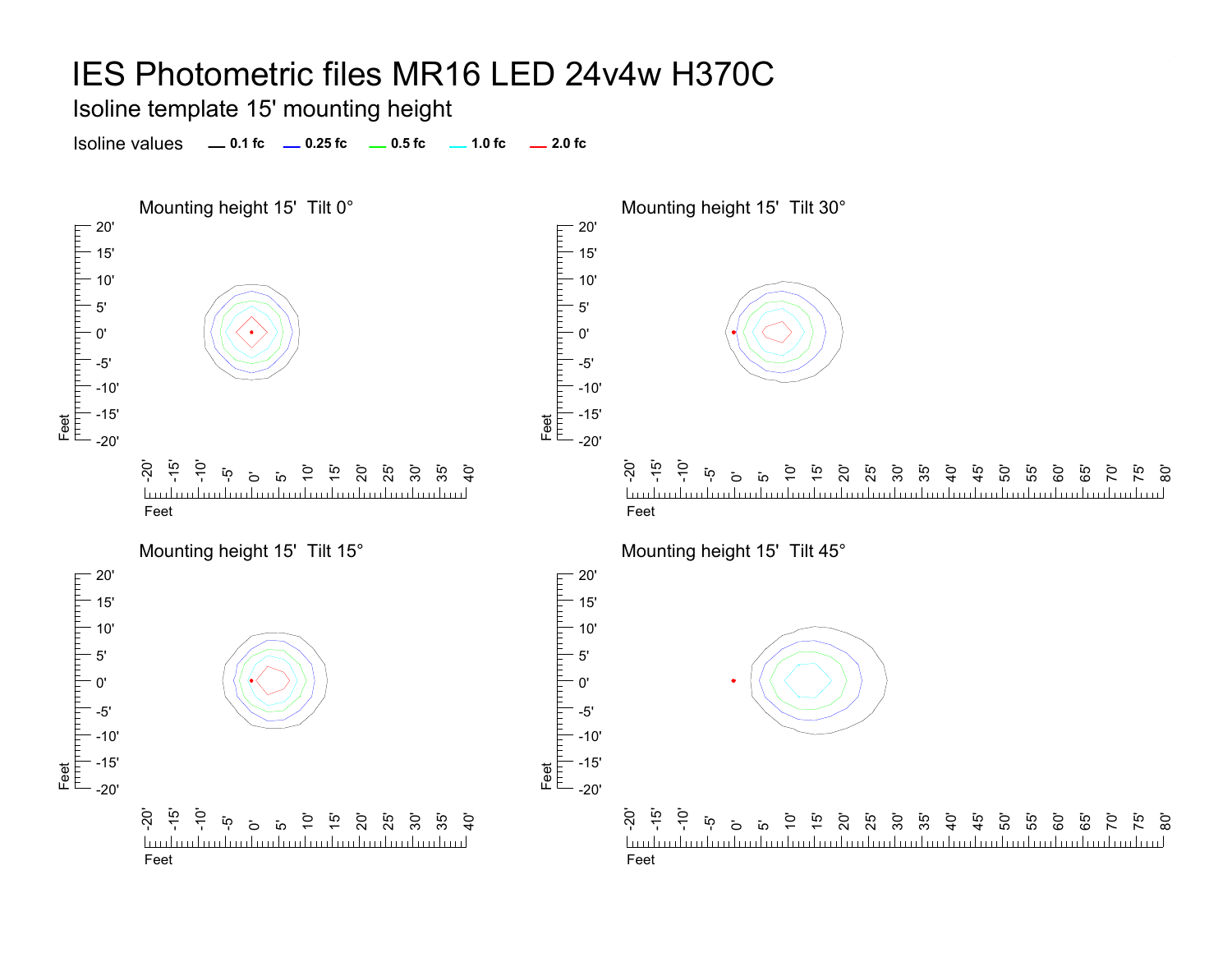Isoline template 20' mounting height

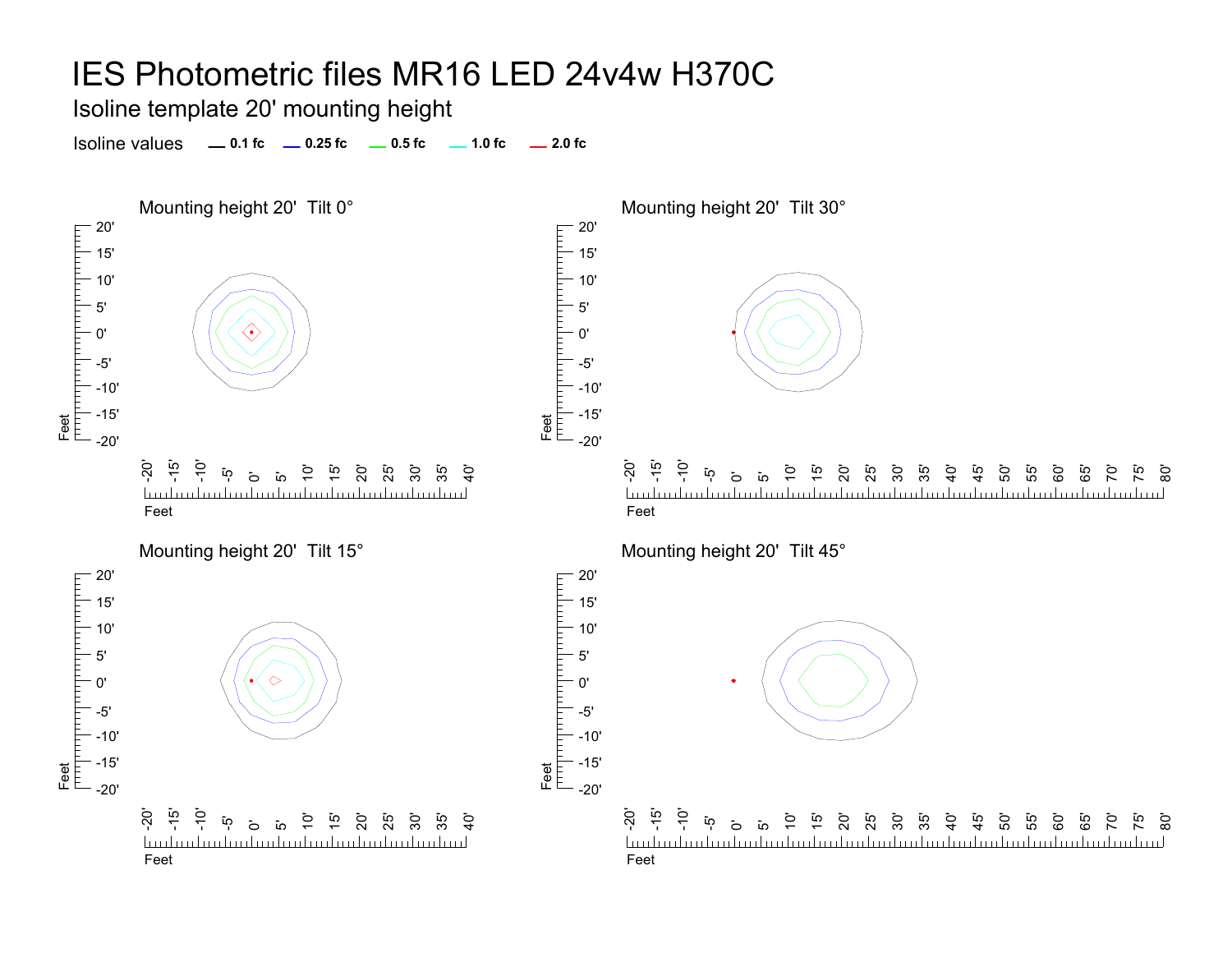Isoline template 25' mounting height

Isoline values **0.1 fc 0.25 fc 0.5 fc 2.0 fc 1.0 fc**



<u>تہ</u> 80'

75' ික